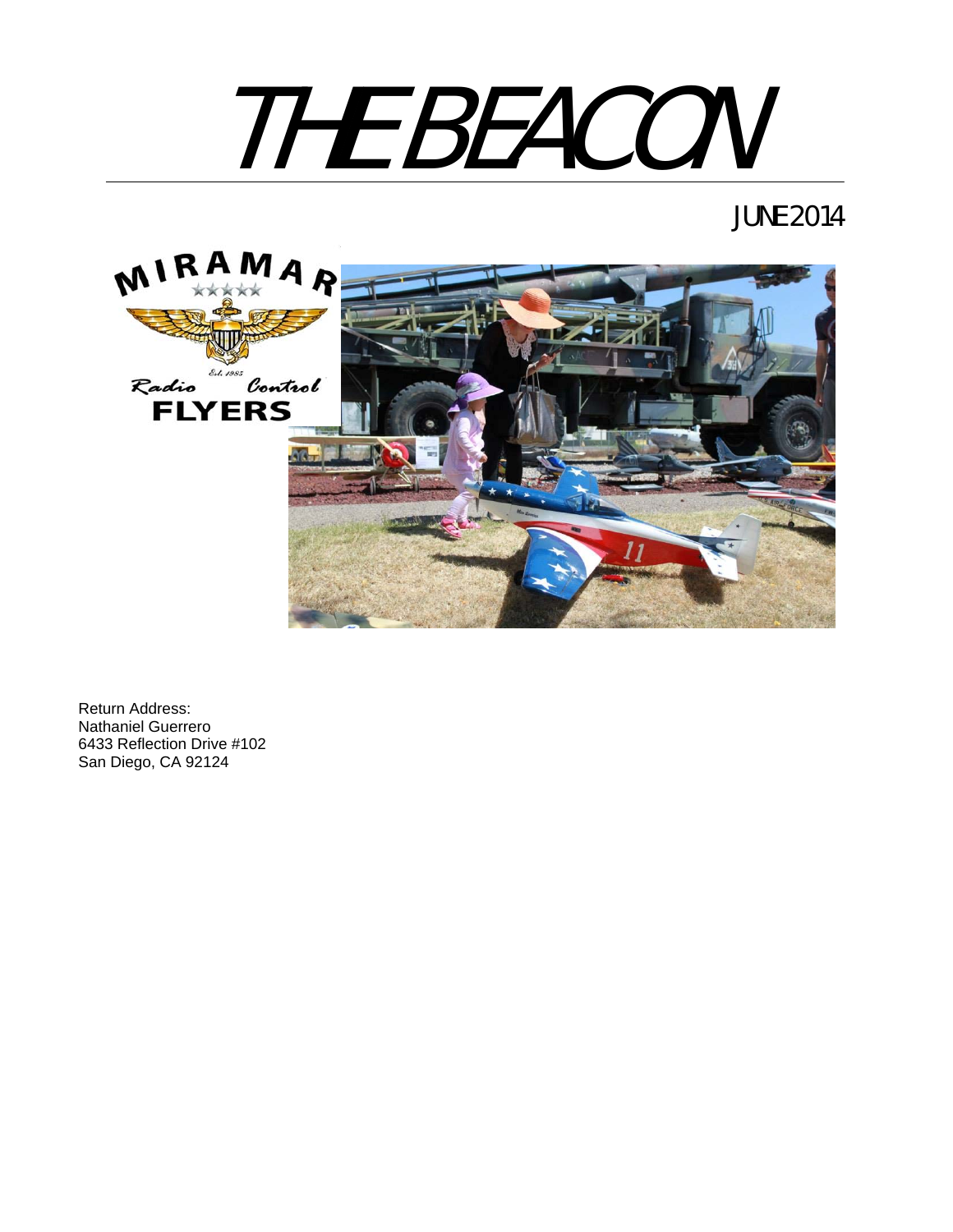# June 2014

The next MRCF Meeting will be on **TUESDAY**, 10 June 2014 Location: American Legion Hall 7815 Armour St. Corner of Armour and Convoy St.

General Meeting at 7:00 PM

**American Legion Hall at 7815 Armour Street. Hwy 163 TO BALBOA AVENUE, WEST TO CONVOY STREET, LEFT ON CONVOY TO ARMOUR ST., TURN LEFT ONTO ARMOUR AND RIGHT INTO AMERICAN LEGION. ADDITIONAL PARKING IS ACROSS THE STREET AT CARQUEST.** 

# CLUB OFFICERS

| ililehiti Filesiyetil. |                |
|------------------------|----------------|
| Frank Gagliardi        | (858) 271-4430 |
| Secretary:             |                |
| <b>Mark Lukens</b>     | (858) 945-8525 |
| Field Marshal:         |                |
| Tom Pham               | (858) 761-3959 |
| Safety Coordinator:    |                |
| <b>Brian Werner</b>    | (760) 473-7004 |
|                        |                |

Interim President:

Newsletter Editor: Nathaniel Guerrero (858) 240-2215 Email: nguerrero@san.rr.com

Vice President: Curtis Kitteringham (760) 746-5913 Treasurer: George Sager (858) 748-0868 Helicopter Chairman: Darren Hauptman (619) 948-1948 Membership Chairman: Brian Werner (760) 473-7004 membership@miramarrcflyers.com

> Club Webmaster: Darren Hauptman Darren@miramarrcflyers.com www.miramarrcflyers.com

### **CLUB FLIGHT INSTRUCTORS**

Any club member who wishes to have some assistance should call one of our designated instructors. There is no duty instructor at the field, so you must prearrange a time with someone on this list.

| Name                       | Number         |
|----------------------------|----------------|
| <b>Richard Barndt</b>      | (858) 213-5740 |
| Frank Gagliardi            | (858) 271-4430 |
| <b>Curtis Kitteringham</b> | (760) 746-5913 |
| <b>Mark Lukens</b>         | (858) 945-8525 |
| Jerry Neuberger            | (619) 258-4477 |
| <b>Tom Mulder</b>          | (619) 804-8596 |
| Tom Pham                   | (858) 761-3959 |
| Ron Stark                  | (858) 530-0586 |
| <b>Talmadge Sanders</b>    | (858) 382-2003 |
| Darren Hauptman            | (619) 948-1948 |

# **We've done a wonderful start to this year's activities! Let's keep the momentum going and have a great finish to this year!**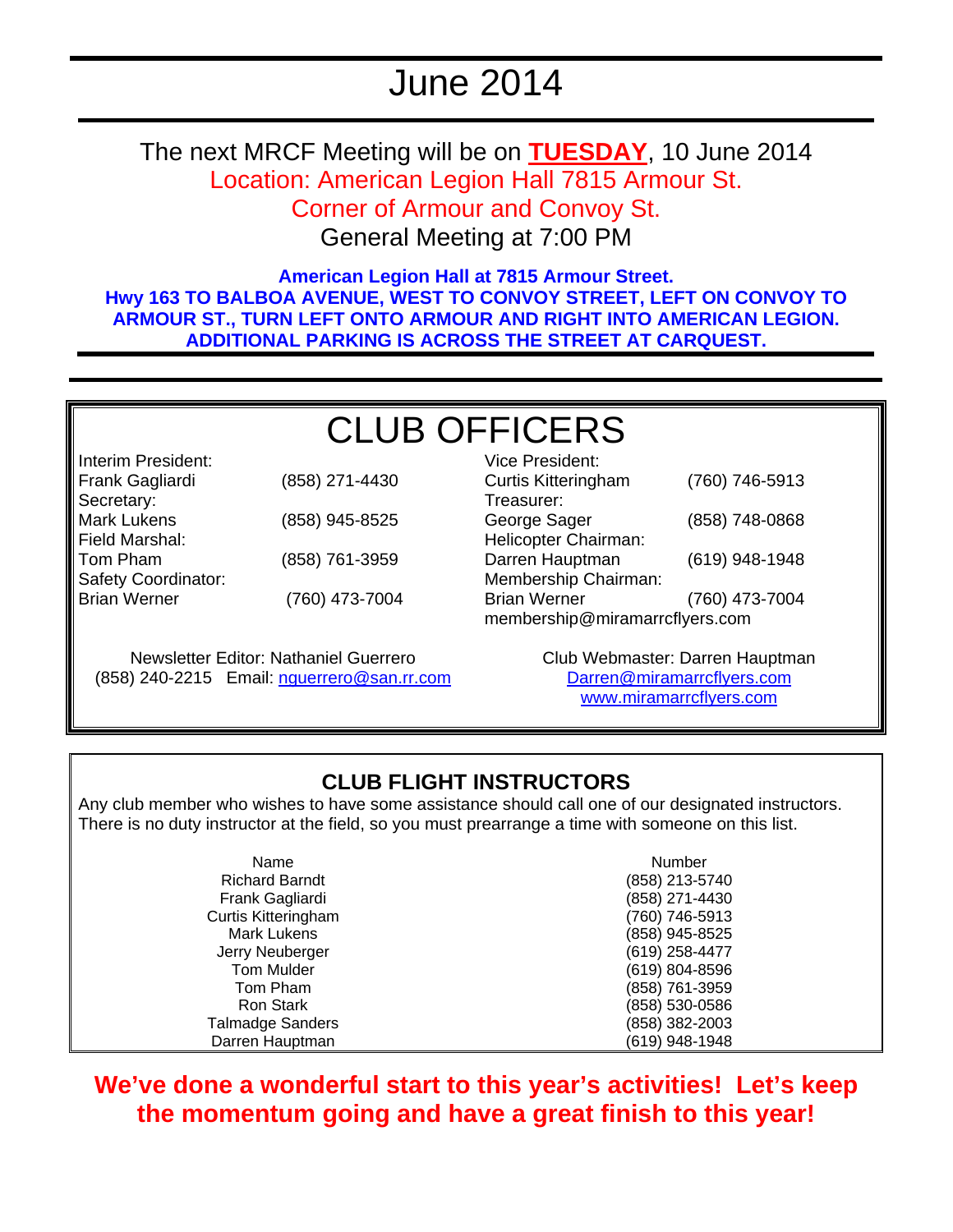# **Open Cockpit Day at the Flying Leatherneck Museum**

We had a wonderful turnout at the Flying Leatherneck Museum for its Open Cockpit Day. Many members showed up with all types of aircraft for such a beautiful morning at the museum. The membership brought 30+ models out for display and we talked with many of the patrons of the museum for an exciting day. Thanks to everyone that attended and for Frank and Tom for their pictures from that day.









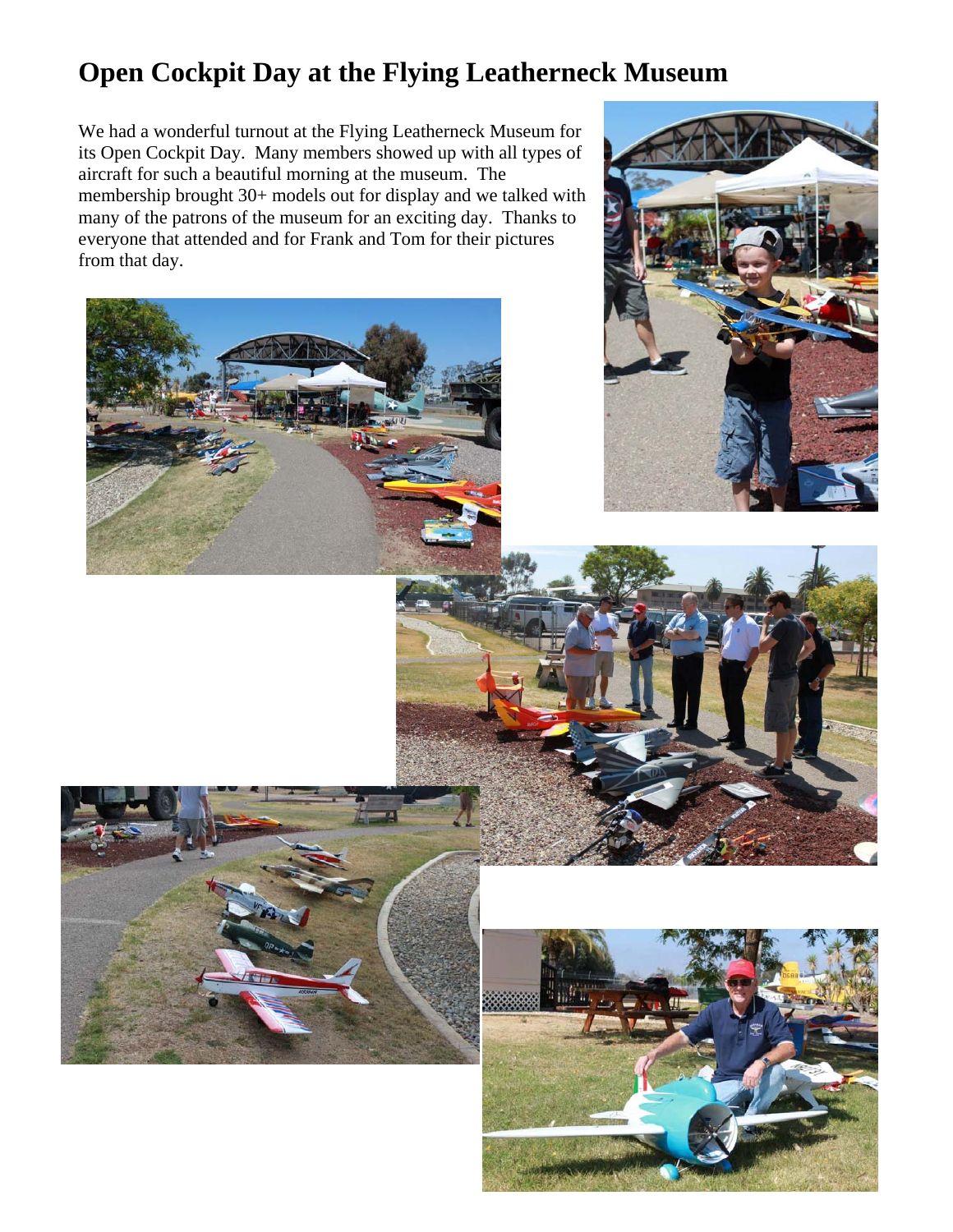# *IS THERE A SCALE CONTEST IN YOUR FUTURE?*

by

Ron Peterka



Scalemasters Championship 2008 Sarasota FL First Place

It was around fifteen years ago (2001) that a fellow Mirimar Flyers club member, Curtis Kitteringham, triggered my interest in scale model competition. We had taken my newly completed Stinson SR-9 to a fly-in at Phoenix AZ. A couple of local flyers suggested the model could be competition quality and it might be fun. I was, and still am, in no way a contest qualified pilot, but the competition rules had recently been opened up to include a Team Class where decent builders like myself could team up with competent pilots and enjoy competing. Curtis agreed to pilot if I wanted to try competition.

Skip forward to 2013 and Curtis and I are still competing in the U. S. Scalemasters National scale competition. After a rocky start where we both had a steep learning curve, we have qualified to compete in the Scalemasters National Championships for the past 12 years, and placed in the top ten of our Team Class all but one of those years. In 2008 we won first place Nationally.

Along the way we traveled all over the U.S. because the Championships are held near the East Coast one year, and near the West Coast the next. Along the way we both gained new friends and learned first hand how our fellow competitors would go to aid us if and when we had problems at a contest. Don't get me wrong. They wanted to win just as much as we did, but they wanted to win by beating us in competition, not by our being forced out by a correctible problem. They shared skills and tips freely, both about flying and building.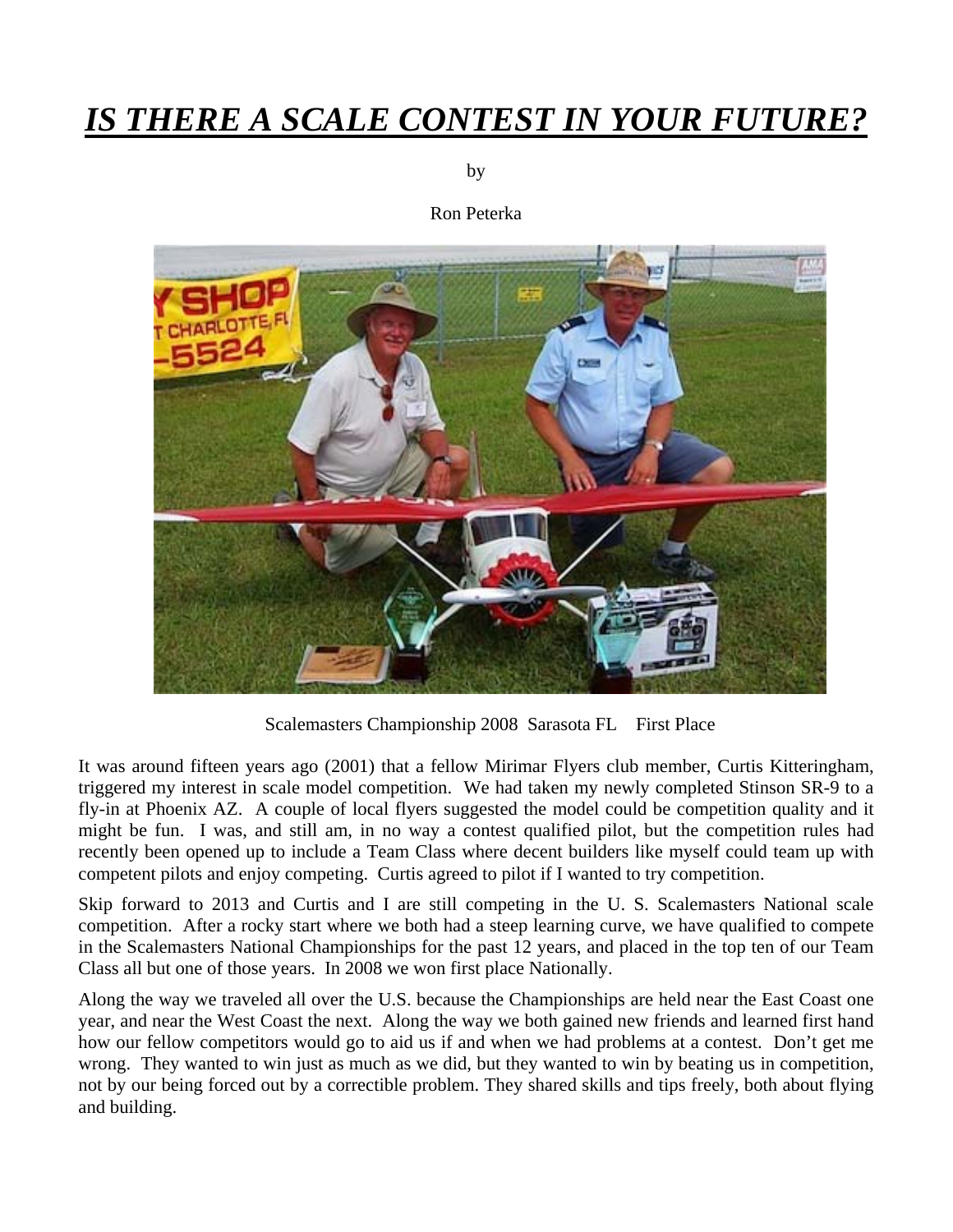Once again ,as we have tried to do in the past, Curtis and I want to try and entice, or invite, others to join us in this thoroughly enjoyable offshoot of RC model competition. Both the AMA and the U.S.Scalemasters have competition classes in Team Scale. Frank Tiano has a Nationally recognized scale contest for Team Scale held in Florida on an invitational basis to recognized scale modelers. The Scalemasters holds around 25 regular qualifying contests all over the U.S..

There are individual classes for pilots who prefer to fly ARF aircraft, or want to get some contest flying experience before spending a lot of time and money on a contest model.

There are no 'best' scale models! There are models that suit your individual taste and flying scales. Piper Cubs are fierce competitors because of the simplicity and ease of flying. Turbines may be your 'thing', or WWI, or WWII.

Feel free to talk to Curtis, or myself, if you want to know more about this fascinating arm of RC modeling and flying. Join us.

### **The Prez' Sez'**

Chain of Command

Definition:

The order in which authority and power in an organization is wielded and delegated from top management to every employee at every level of the organization. Instructions flow downward along the chain of command and accountability flows upward.

 According to its proponent Henri Fayol (1841-1925), the more clear cut the chain of command, the more effective the decision making process and greater the efficiency. Military forces are an example of straight chain of command that extends in an unbroken line from top to bottom.

This club currently has one official spokesman. The President. He can delegate authority to speak on his behalf, BUT the responsibility is still his.............No matter the outcome...Good or Bad!....

By the time you read this message, the Board of Directors will have met and discussed some of the more pressing issues facing the MRCF. I can assure you that any decisions made will ALWAYS be in the best interest of the membership and not my personal agenda.

We need to bring back the comradere' that was present at meeting nights by introducing programs that entertain and inform. So I ask you to please try to attend and contribute in any way you can. Communication is the lifeblood of any organization................You will be seeing more of it in the future..............................Have fun.................Fly safe! Semper Fi

Frank

# **All hands on deck!... Words from the Vice President**

I hope everyone is as busy as I am at this time, with what is going on in the hobby world local and across this great country. For the Miramar Club we have started earning our way with the first open cockpit display, we had a very good turn out for this.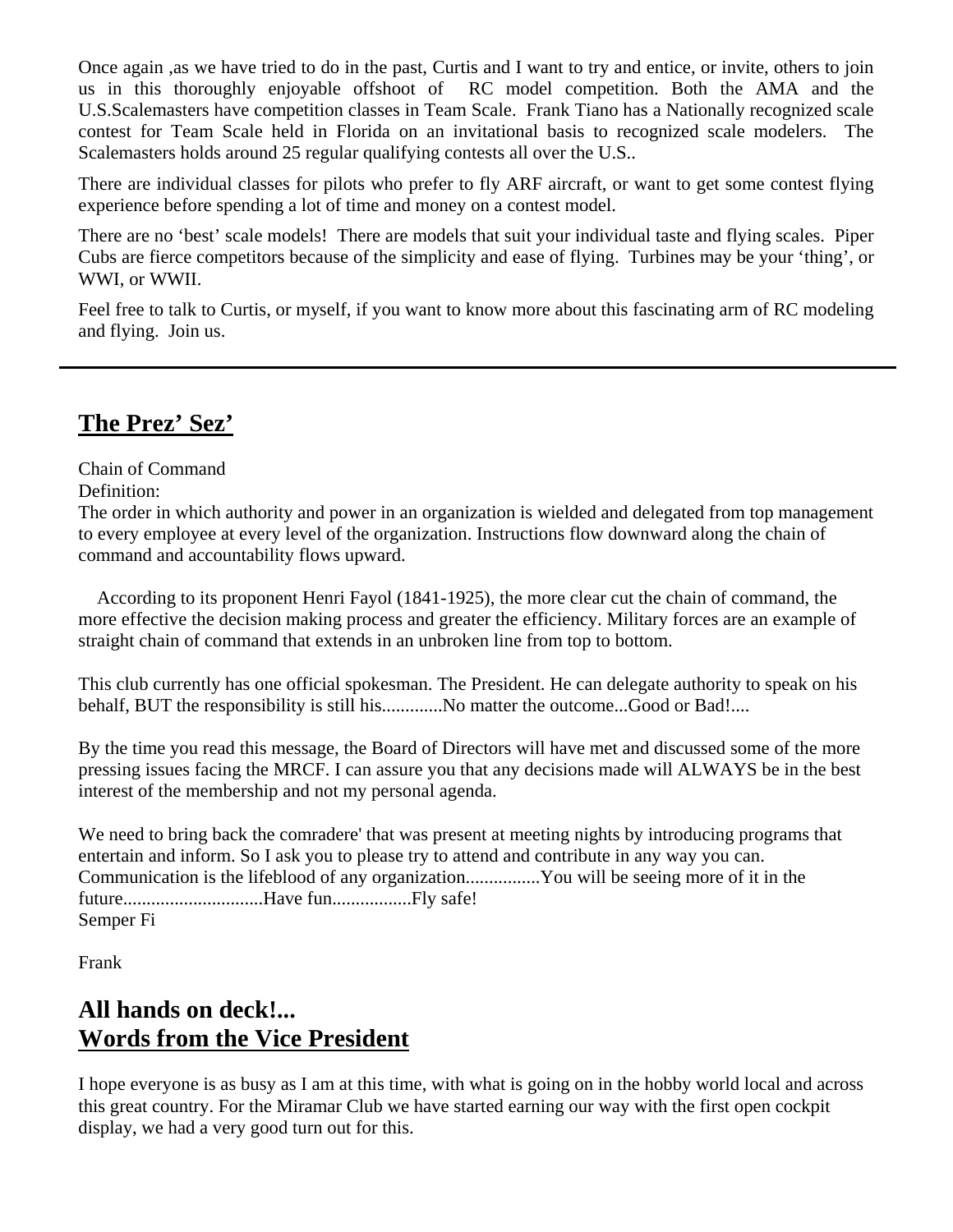Now we are moving into the Cub Day with the Member Appreciation Day mixed in at the same time this is June 14th. We will be serving lunch ( meatball sandwiches ) with coffee,water and sodas. Lunch will be free to all members.

Then June 15th the Father Day Swap meet at Discount Hobby. We also have a display and promotion of our RC club at the MCRD base June 21st info at this month's meeting. We will soon be getting ready for the July events, I know that the membership is looking forward to and will be stepping up to help at all of the upcoming events.

Our Miramar Air Show is going to happen this year so I would like as many members as possible to come forward for this. It's three days long and if you can show for one or two of the days that would go a long way in helping us. We do a number of events for the base as a partner and the Miramar Air Show is our big ticket item.

This month is the start of what the hobby and promotion of our club is all about, I know we can count on the membership to step up for what is needed. Come to this month's meeting to get information on the upcoming events, let's get them on your calendar to attend.

As always I Thank You for all of your support.

Curtis K.

# Call for articles!

If you have any article that you would like to share with the club, please send it to (insert name and email of person(s) to review here). Here are some examples of things we are looking for.

- ‐ Building tips / techniques
- ‐ Custom build equipment / models
- Custom / special application equipment for servicing / testing components
- ‐ New gadgets / electronics
- ‐ Articles on club events (Synopsis, Summaries of a club event, etc.)
- Any topics that promote the hobby or club.

**13 May 2014 Miramar Radio Control Flyers Minutes of the Meeting** 

**Held at the American Legion**

#### MAKE SURE PMO AND THE TOWER ARE CALLED FROM THE CLUBS PHONE TO CLOSE AND OPEN THE FIELD AND THAT THE BOOK IS FILLED OUT DO NOT FLY UNLESS THE BASE IS REACHED

Taken by: Nat Guerrero, MRCF Editor

Meeting called to order at 7:00pm following the Pledge of Allegiance

Guests present: Andrew Midkiff

**Secretary**: The April meeting minutes were read. The minutes are approved as read.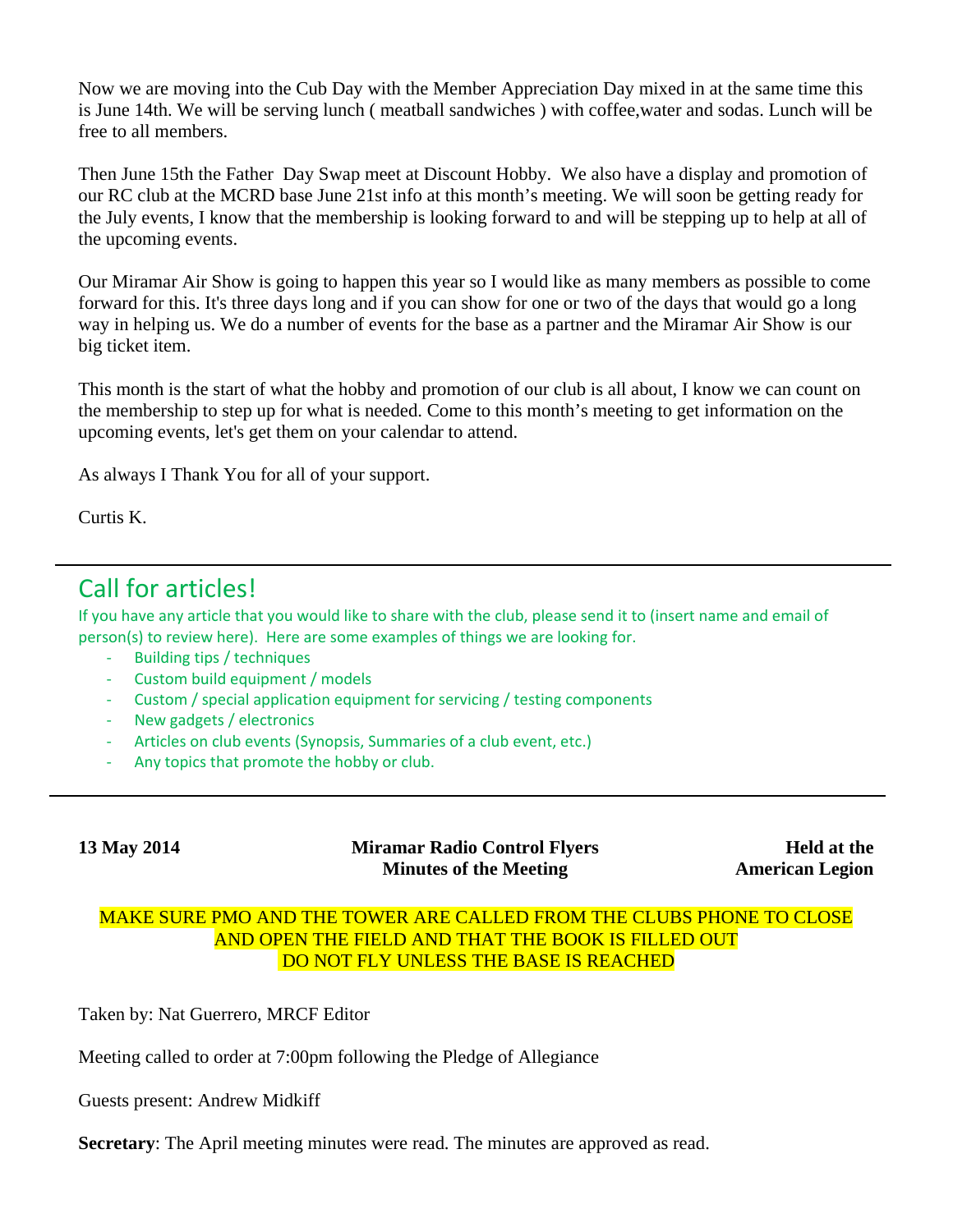**Treasurer**: A brief review of the April expenditures and income was made. The Treasurer's report was approved as presented.

#### **Safety Officer**:

Noted Red Flag weather was coming up. Jerry Neuberger reminded the members that no turbines are allowed to fly on Red Flag days.

#### **VP**:

Two events in May

May 17 – membership appreciation event. Jerry N. let the membership know there will be 3 events scheduled for the day with prizes. The events are open to all members.

Upcoming events were noted in June for the Cub Day on the  $14<sup>th</sup>$  and the Open cockpit at the Leatherneck Museum on the  $31<sup>*</sup>$ . Please bring magazines, models, etc. to show at the event.

#### **Field Marshall**: no input

#### **Old Business**:

April's old business did not have any action items for the meeting. Any action items outstanding will be addressed at a future meeting upon any updates from the respective committee chair or lead.

Installation access by civilian guest members was discussed in light of the President's note previously sent to the membership. No action was taken at this time

#### **Show and tell**

Jerry Neuberger brought in some books and material for a bit of Model Aviation Nostalgia. Many of the books presented were signed by the author and many notable pioneers in model aviation.

### **MEETING BREAK**

#### **New Business:**

Frank Gagliardi voiced concerns about the past actions of the Club President. The actions of the President to not include the Board of Directors and the club membership before discussing issues with the base have started to raise concerns with the club.

Because of these concerns, he asked Fred Miller to step down.

Fred agreed to step down as president.

Curtis Kitteringham took over as chair for the remainder the business meeting.

Jerry Neuberger put forward a motion to allow for the removal of a Board member by the membership, for any reason.

#### *Proposed Amendment to Article 4.*

*Section 6. The membership may remove a sitting officer at any time, for any reason. Removal of an officer will be handled like any normal business matter requiring a motion, a second and a majority vote from the members at a normally scheduled club meeting.*